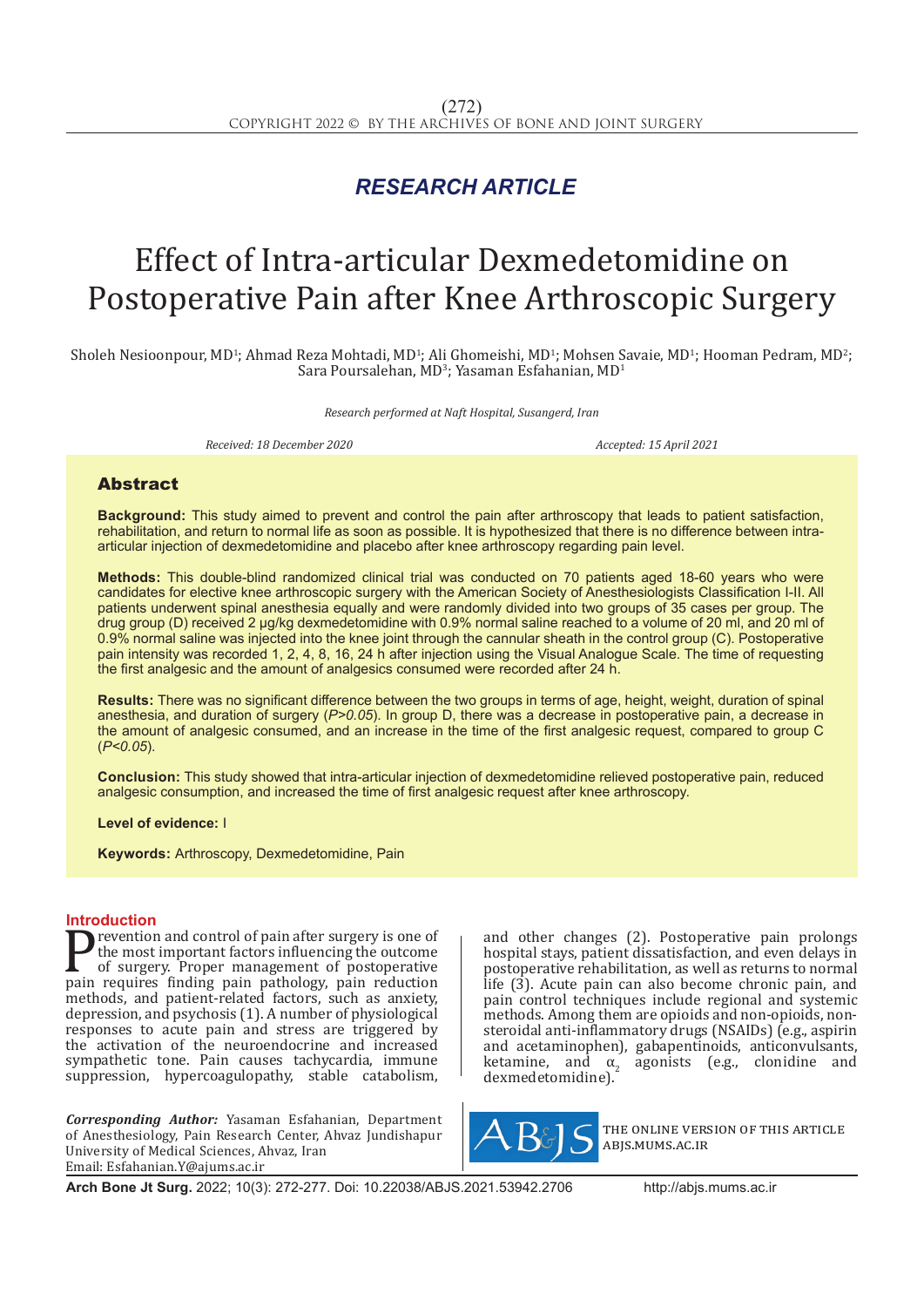Anti-inflammatory medications, such as dexamethasone provide good analgesia in the immediate postoperative period (4). Arthroscopic surgery is one of the most common practices in orthopedic surgery. Following arthroscopy, the stimulation of the nerve endings in the synovial tissue, anterior fat, and joint capsule causes pain (5). Continuous epidural analgesia, femoral nerve blockade, patient-controlled analgesia, and intra-articular injection of analgesics are various techniques of analgesia to control postoperative knee arthroscopy pain. Local anesthesia is directly affected at the site of intervention, which reduces the side effects of systemic drug action (6).

The injection of various intra-articular drugs, such as local anesthetics (lidocaine and bupivacaine), opioids (morphine and fentanyl), α2 agonists (clonidine and dexmedetomidine), magnesium, ketorolac, tramadol, and neostigmine can provide adequate analgesia after surgery created (7). Dexmedetomidine is a selective  $\alpha$ 2-adrenergic agonist with anti-anxiety effects.  $\alpha$ 2-adrenergic agonist with anti-anxiety Intravenous injection has sedative, anxiolytic, analgesic, anti-hypertensive, and sympatholytic properties (8). Various methods, such as intravenous, intra-articular, and neuraxial injections are used to induce anesthesia (9). New research suggests the use of intra-articular pain control techniques to reduce the side effects of other methods, such as nausea, vomiting, drowsiness, heartburn, urinary retention, restlessness, and decreased respiratory function (10). It is hypothesized that there is no difference between intra-articular injection of dexmedetomidine and placebo after knee arthroscopy regarding the pain level.

#### **Materials and Methods**

This prospective double-blind study was performed on 70 male patients who were candidates for anterior cruciate ligament (ACL) reconstruction by knee arthroscopy in 2019 and referred to the clinic of Shohadaye Naft Hospital, Sousangerd, Iran. Written consent was obtained from all patients to participate in the study. The inclusion criteria were patients with the American Society of Anesthesiologists Classification I-II and age range from 18 to 60 years. On the other hand, the patients with kidney failure, liver failure, valvular and ischemic heart disease (identified by patient history, physical examination, electrocardiogram, and echocardiography), high blood pressure, diabetes, history of infection and malignancy, history of coagulation diseases, and drug allergies, as well as drug users, and those who consumed NSAIDs and analgesics 24 h before surgery were excluded from the study. It is worth mentioning that the patients were randomly divided into the two groups of drug (D) and control (C) (35 cases per group) based on an online research randomizer **(**http://www.randomizer.org). The obtained codes were placed in secure envelopes and given to a person who was unaware of the purpose of the study.

In the preoperative visit, the research procedure and objectives, as well as the Visual Analogue Scale (VAS) scoring (from 0 painless to 10 maximum pain) were explained to the patients and their families. In the **Figure 1. Intra-articular injection** 

THE EFFECT OF INTRA-ARTICULAR DEXMEDETOMIDINE ON POSTOPERATIVE PAIN

operating room, a safe intravenous route was taken with the angiocatheter number 18 and hydrated with 8 ml/kg lactated ringer solution. Electrocardiographic monitoring, heart rate, pulse oximetry, and a noninvasive barometer was performed for the patients. All patients were placed in a sitting position, and after skin preparation and under sterile conditions, the intervertebral space was blocked with 15 mg of 0.5% hyperbaric bupivacaine (Mylan Pharmaceuticals Inc., PA, USA) in the L3-L4 or L4-L5 with a Quincke needle  $(25-G)$ in the midline of the spine. Sensory block was assessed by examining the pinprick sense with a needle (25-G) along the axillary midline every 2 min. Motion block was assessed by examining with a Bromage Scale. Surgery was allowed to begin when the level of the sensory block reached L1, and a motor block was established (Bromage Scale≥2). Arthroscopic ACL reconstruction with hamstring tendon autograft was performed using anteromedial and anterolateral portals. Fifteen minutes before opening the tourniquet, the surgeon injected 2 μg/kg dexmedetomidine (Elixir, Iran) with 0.9% normal saline reached to a volume of 20 ml in group D and 20 ml 0.9% normal saline into the knee joint in group C without knowing its contents. The sterile injection was performed through a cannula sheet into the intraarticular space of the knee. The incisions were then sutured, and the knee was flexed and extended three times to help distribute the drug to the entire joint space [Figure1]. In the case of bradycardia (HR<60),  $0.\overline{5}$  mg of atropine was injected intravenously. Hypotension (MAP less than 20% of baseline) was treated with 5 mg ephedrine intravenously. Postoperative pain intensity  $1, 2, 4, 8, 16, 24$  h after injection was recorded using the VAS. In the case of VAS≥3, the patient was injected intravenously with 0.3 mg/kg of meperidine and repeated if necessary. In the study, when the movement block was destroyed (Bromage Scale=0), the time was considered zero, and the patient was transferred from the post-anesthesia care unit to the floor. The time of the first analgesic request and the total amount of analgesic consumed were recorded 24 h after surgery. The questionnaires were completed by an anesthesia resident who did not know the patients' groups. In this study, no patient was excluded from the study.

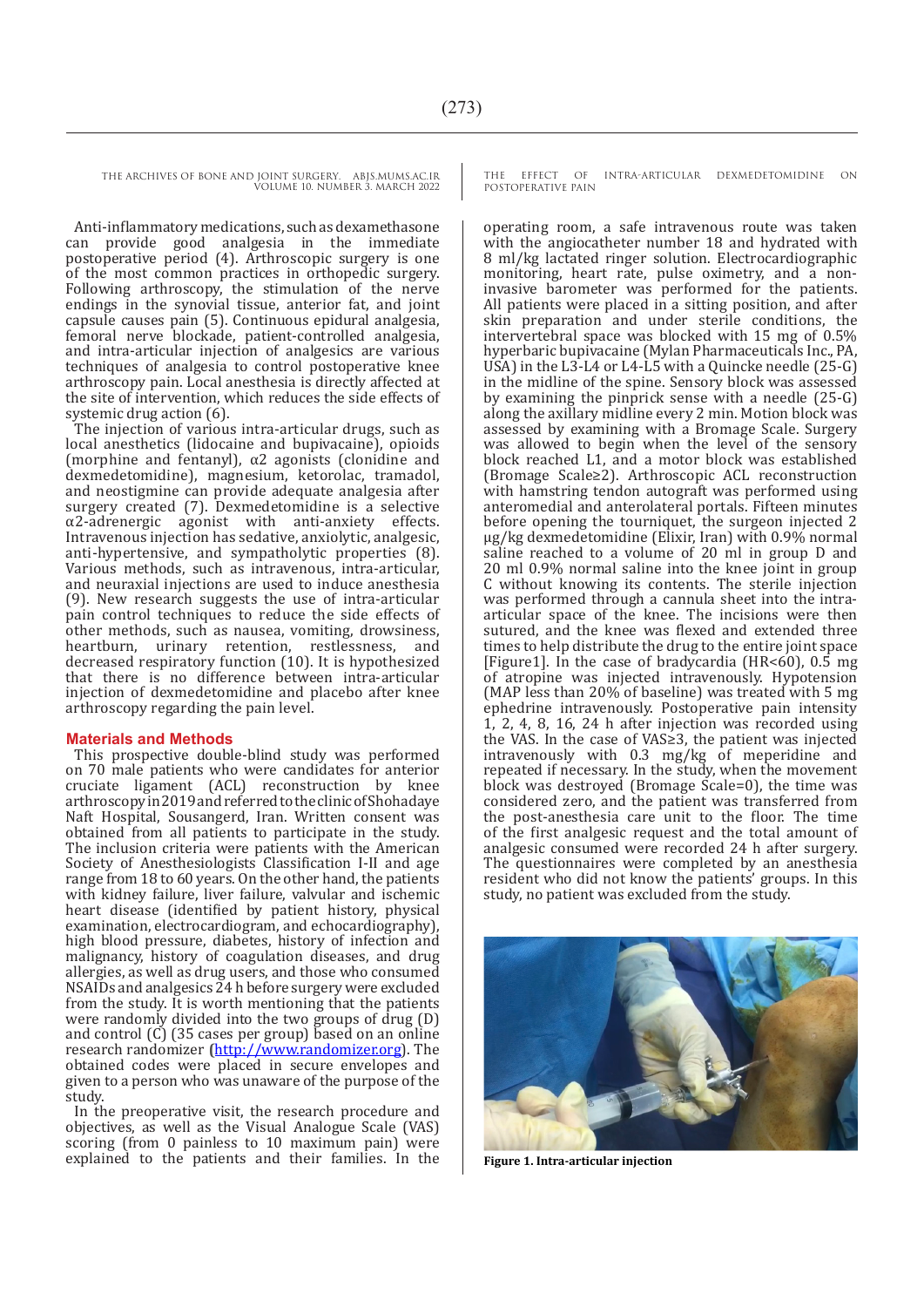#### *Sample size calculation*

The sample size was estimated at 35 patients considering alpha=0.05 and beta=0.2 using the data from a study by Alipour et al. based on the following formula (9):

$$
n = \frac{(z_{1-\frac{\alpha}{2}} + z_{1-\beta})^2 (s_1^2 + s_2^2)}{(\bar{x}_1 - \bar{x}_2)^2}
$$

The data were analyzed in SPSS software (version 23) (SPSS, Chicago, II, USA) using mean±SD, frequency, and percentage for descriptive data. To compare the data in the two groups, the t-test and Mann-Whitney test were used for the normal and abnormal (and ranked) distributions of the data, respectively. Moreover, THE EFFECT OF INTRA-ARTICULAR DEXMEDETOMIDINE ON POSTOPERATIVE PAIN

repeated-measures ANOVA was employed to compare the two groups. A *P-value* less than 0.05 was considered statistically significant**.**

#### **Results**

There was no significant difference between the groups in terms of age, height, weight, as well as the duration of spinal anesthesia and surgery (*P>0.05*) [Table 1]. VAS at all postoperative hours was lower in group D, compared to group C, which was significant (*P<0.05*) [Table 2]. Moreover, the time of receiving the first analgesia in group D was longer, and the amount of analgesic consumption in group D was less than that in group C. This difference was also significant (*P<0.001*) [Table 3]. The patients did not experience the side effects of dexmedetomidine, such as hypotension and bradycardia.

| Table 1. Demographic characteristics of the patients, time of spinal anesthesia, and time of surgery <sup>*</sup> |                 |                  |                   |                                 |                       |  |  |  |  |
|-------------------------------------------------------------------------------------------------------------------|-----------------|------------------|-------------------|---------------------------------|-----------------------|--|--|--|--|
| Groups                                                                                                            | Age $(y)$       | Height (cm)      | Weight (kg)       | Time of spinal anesthesia (min) | Time of Surgery (min) |  |  |  |  |
| Control                                                                                                           | $26.91 \pm 4.9$ | 178±4.47         | 74.22±4.4         | $130.85 \pm 23.4$               | $87.57 \pm 14.16$     |  |  |  |  |
| Drug                                                                                                              | 27.88±5.4       | $178.25 \pm 4.7$ | $72.51 \pm 12.42$ | $114\pm8.97$                    | $80.71 \pm 9.4$       |  |  |  |  |
| $P$ -value**                                                                                                      | 0.43            | 0.85             | 0.46              | 0.58                            | 0.59                  |  |  |  |  |

\*Values are expressed as mean±SD

\*\* *P<0.05* shows significant differences between groups

| Table 2. Postoperative pain severity based on Visual Analogue Scale <sup>*</sup> |                              |                 |                 |                 |                 |                 |                 |  |
|----------------------------------------------------------------------------------|------------------------------|-----------------|-----------------|-----------------|-----------------|-----------------|-----------------|--|
| Groups                                                                           | <b>Visual Analogue Scale</b> |                 |                 |                 |                 |                 |                 |  |
|                                                                                  | 0 <sub>H</sub>               | 1 H             | 2 H             | 4 H             | 8 H             | 16 H            | 24 H            |  |
| Control                                                                          | $1.45 \pm 0.65$              | $2.2 \pm 0.63$  | $4.17 \pm 1.31$ | $5.54 \pm 1.48$ | $6.31 \pm 2.09$ | $6.17 \pm 1.56$ | $5.25 \pm 1.46$ |  |
| Drug                                                                             | $1.25 \pm 0.5$               | $1.68 \pm 0.58$ | $2.62 \pm .68$  | $3.2 \pm 1.36$  | $4.05 \pm 1.79$ | $3.77 + 1.57$   | $3.4 \pm 1.55$  |  |
| $P$ -value**                                                                     | 0.001                        | 0.001           | 0.001           | 0.021           | 0.002           | 0.001           | 0.001           |  |

\*Values are expressed as mean±SD

\*\* Significant differences between groups (*P<0.05*)

| "Table 3. Total Dose of Meperidine consumption in the first 24 h after the operation and time to first analgesic request |                                    |                                       |  |  |  |
|--------------------------------------------------------------------------------------------------------------------------|------------------------------------|---------------------------------------|--|--|--|
| Groups                                                                                                                   | Meperidine equivalents 0-24 h (mg) | Time to first analgesic request (min) |  |  |  |
| Control                                                                                                                  | $125.82 \pm 1.62$                  | $65.9 \pm 1.82$                       |  |  |  |
| Drug                                                                                                                     | $76.31 \pm 1.12$                   | $142.85 \pm 1.62$                     |  |  |  |
| $P$ -value <sup>**</sup>                                                                                                 | 0.001                              | 0.001                                 |  |  |  |

\*Values are expressed as mean±SD

\*\* Significant differences between groups (*P<0.05*)

#### **Discussion**

This study was performed on 70 patients who were candidates for knee arthroscopy. After arthroscopy, dexmedetomidine was injected in group D, and group C received normal saline intra-articularly. The results of this study showed that intra-articular administration of dexmedetomidine reduced pain after knee arthroscopy due to the fact that the two groups were similar in type of surgery and anesthesia and only differed in terms of dexmedetomidine and placebo. The reduction in pain,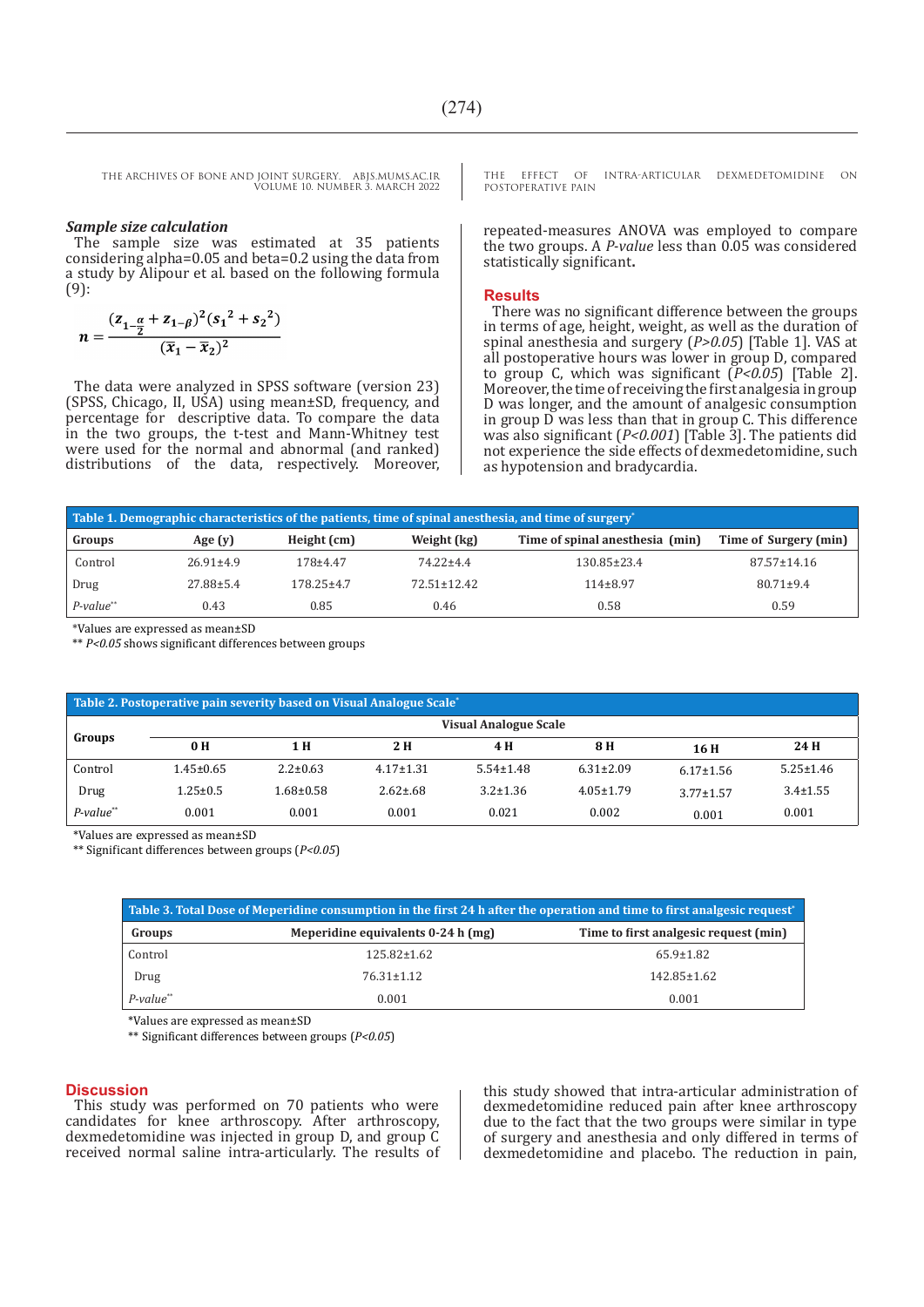THE ARCHIVES OF BONE AND JOINT SURGERY. ABJS.MUMS.AC.IR

VOLUME 10. NUMBER 3. MARCH 2022

the decrease in the need for analgesic in the first 24 h after surgery, as well as the increase in the time to first analgesic request, are probably due to the intra-articular administration of dexmedetomidine. A study by Davi et al. in 2018 evaluated the effect of intra-articular injection of bupivacaine alone versus bupivacaine with dexmedetomidine or magnesium sulfate on analgesia after knee arthroscopy.

The patients were divided into three groups. The first (B) and second groups (M) received 20 ml bupivacaine 0.25% and 20 ml bupivacaine 0.25% with 10 mg/kg magnesium sulfate, respectively. Moreover, 20 ml bupivacaine 0.25% was injected with 0.5 µg/kg dexmedetomidine to the third group (D). They concluded that the duration of analgesia was longer in groups D and M, compared to group B (*P<0.05*). The results of this study are similar to the findings of our study, despite the fact that in this study, a lower dose of dexmedetomidine was used as an adjuvant drug (11). Ismail et al. in 2017 concluded that the intra-articular injection of 1µg/kg dexmedetomidine and 2.5 mg bupivacaine 0.25% was effective in relieving pain after knee arthroscopy and reducing the need for meperidine after surgery (*P<0.05*). The results of this study with a lower dose of dexmedetomidine as an adjuvant are similar to the findings of our study (12).

A study by Moeen et al. in 2017 evaluated the effect of intra-articular injection of dexamethasone or dexmedetomidine with bupivacaine on analgesia after knee arthroscopy surgery. They divided the patients into three groups. The first group was injected with 18 mg bupivacaine 0.25% with 8 mg dexamethasone, and the second group received the same amount of bupivacaine with 1  $\mu$ g/kg dexmedetomidine. Following that, the same amount of bupivacaine with 2 ml of normal saline was injected in the knee joint of the third group. The researchers revealed a decrease in the VAS scores in the first and second groups, compared to the third group (P<0.05). There was no significant difference between the first and second groups in this regard. The results of this study with a lower dose of dexmedetomidine as an adjuvant are similar to the findings of our study (13). Li et al. in 2017 in a systematic review and metaanalysis reviewed five studies (18 mL ropivacaine, dexmedetomidine 2  μg/kg versus intra-articular ropivacaine [20 mL]; intra-articular 100 μg [1 mL] of dexmedetomidine added to 19  mL of 0.25% ropivacaine versus intra-articular 19  mL of 0.25% ropivacaine and 1 mL of isotonic saline; intra-articular 1 μg/kg dexmedetomidine and isotonic saline versus intraarticular 25 mL isotonic saline; dexmedetomidine 1 μg/kg intravenously for 10 min, followed by dexmedetomidine 0.3 μg/kg for 50  min versus 2 g of propacetamol; and buccal dexmedetomidine 2.5 μg/kg versus buccal 0.9% NaCl 2mL).

They concluded that intra- articular injection of dexmedetomidine was effective in reducing knee pain after arthroscopy (*P<0.05*). Although dexmedetomidine was compared in different doses with other drugs in this study, the results of this study are similar to the findings of our study (14). A study by Anarwal et al. in 2017 evaluated the analgesic effect of morphine or

THE EFFECT OF INTRA-ARTICULAR DEXMEDETOMIDINE ON POSTOPERATIVE PAIN

dexmedetomidine in combination with intra-articular levobupivacaine on knee arthroscopy surgery. The patients were divided into three groups. The first (M) and second (D) groups received 18 ml of levobupivacaine 0.25% with 8 mg of morphine and the same amount of levobupivacaine with 100 µg dexmedetomidine, respectively. Moreover, the third group (C) received 2 ml of isotonic saline. They concluded that the total analgesia received during the 24 h after surgery was lower in group M, compared to the other groups (P<0.05). The results of this study are different from the findings of our study due to the use of different doses of dexmedetomidine along with other drugs (7). Elbadawy et al. in 2015 compared the effect of intra-articular injections of ketamine and dexmedetomidine on knee arthroscopy. In the B/D and B/K groups, 25 ml bupivacaine 0.25% with 1µg/kg dexmedetomidine and 25 ml bupivacaine 0.25% with 1 mg/kg ketamine were injected, respectively. On the other hand, group B received only 25 ml bupivacaine 0.25% intra-articularly. The researchers found that in the B/D group, postoperative analgesia and total analgesia were less, and the time for requesting the first analgesia was longer, compared to the other two groups (P<0.05). In this study, lower dose of dexmedetomidine was used as an adjuvant (15).

The role of intra-articular dexmedetomidine in enhancing quality, duration of postoperative analgesia, and reducing opioid use has been observed. The mechanism of intra-articular dexmedetomidine is not well understood. However, it may be similar to the effect of clonidine on α2-adrenergic presynaptic receptors, which inhibit the release of norepinephrine in the peripheral nociceptor of afferents. In addition, it causes analgesia by inhibiting the transmission of nociceptive stimulation in the posterior horn of the spinal cord. Another mechanism of clonidine as a local anesthetic is the inhibition of nerve impulses of Aδ and C fibers. This analgesic effect is a combination of the effect of narcotics and stimulation of enkephalin-like substances in the environment (12, 15). Articular absorption of the drug is increased by using a tourniquet. In our study, after injecting an intra-articular drug, the tourniquet remained inflated for 15 min. Factors related to the severity of pain after knee surgery include some surgical injury, residual analgesic effects at surgery, and sensitivity of methods used to record postoperative pain (16). Due to this, all patients had a uniform surgical injury (arthroscopy in which the meniscus was removed). The duration of surgery and the surgical team were almost the same. The analgesic technique was the same in all patients.

In addition, all patients were hospitalized and monitored during the study period to accurately record the pain rating and the amount of analgesia required after surgery. Due to the fact that various anesthesia methods have been used to perform knee arthroscopy, the analgesic method with intra-articular injection of dexmedetomidine is considered an easy and effective method that can ultimately make knee arthroscopy less invasive, with a minimum length of hospital stay. However, it is very helpful and necessary to conduct more extensive studies and compare other anesthesia methods with each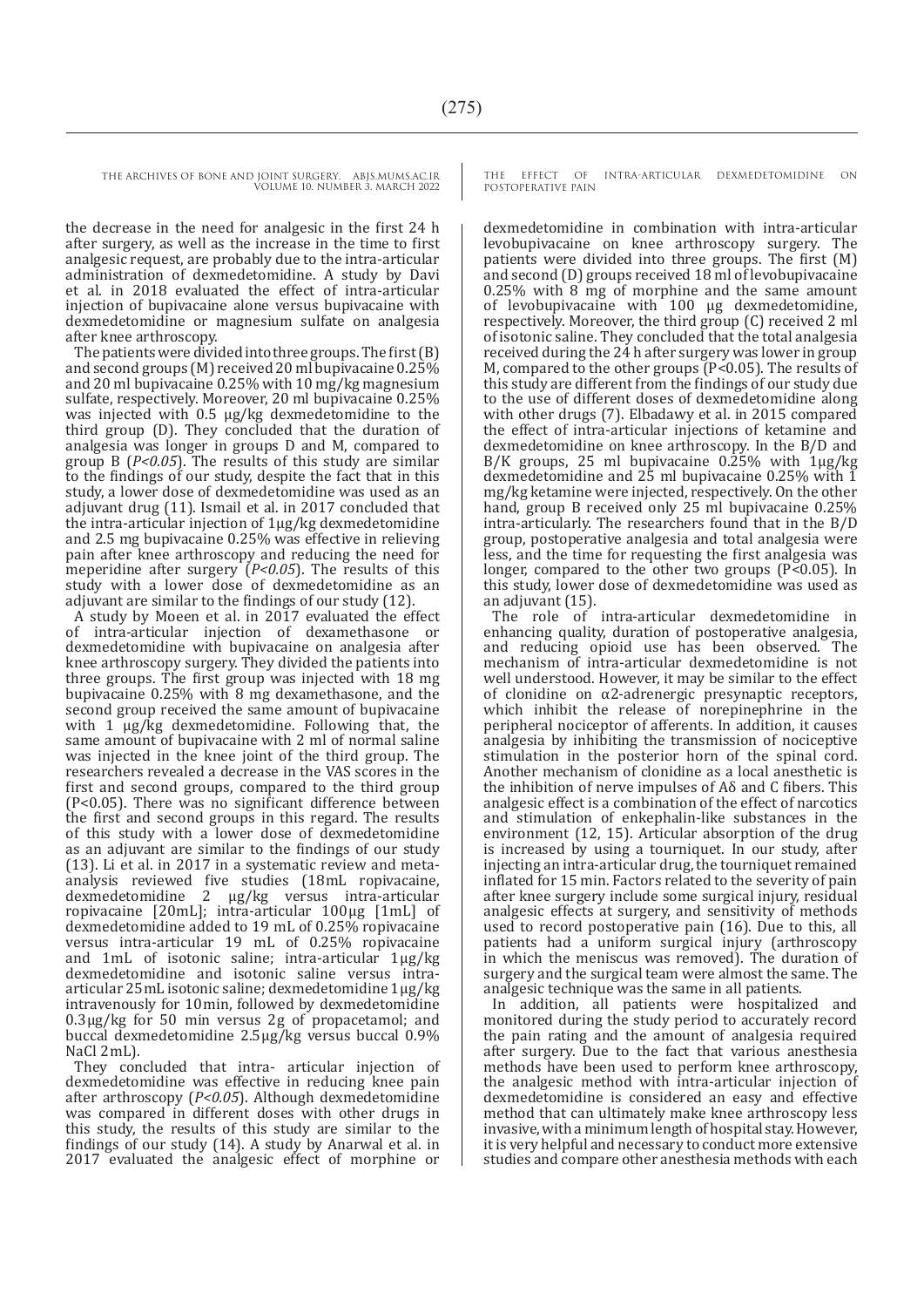other to determine the advantages and disadvantages of intra-articular injection of dexmedetomidine in knee arthroscopy. Moreover, it is of importance to consider other determinants, such as different combinations and doses of different anesthetics. One of the limitations of our study was the lack of measurement of plasma levels of dexmedetomidine and its relationship with clinical findings in patients, which may explain its local efficacy.

Based on the findings of this study, intra-articular injection of dexmedetomidine can be recommended for analgesia after knee arthroscopy, which increases the time of receiving the first analgesic and reduces the analgesic consumption of patients. Furthermore, 2 µg/ kg dexmedetomidine can be safe and effective in causing analgesia.

*Authers'Contribution:* Study concept and design: Sholeh Nesioonpour, Hooman Pedram, and Sara Poursalehan. Analysis and interpretation of data: Sholeh Nesioonpour and Yasaman Esfahanian. Manuscript preparation: Ahmad Reza Mohtadi, Mohsen Savaie, Ali Ghomeishi, and Yasaman Esfahanian. Collection of data: Yasaman Esfahanian. Critical revision: Sholeh Nesioonpour and Yasaman Esfahanian.

*Confilict of Interests:* The authers declare there was no conflict of interest.

THE EFFECT OF INTRA-ARTICULAR DEXMEDETOMIDINE ON POSTOPERATIVE PAIN

#### *Ethical Considerations:* http://ethics.research.ac.ir/ IR.AJUMS.REC.1398.771.

*Funding/Support:* This article is the result of the thesis of Dr. Yasman Esfahanian (IR.AJUMS.REC.1398.771), (IRCT20200205046390N1).The financial support was provided by Ahvaz Jundishapur University of Medical Sciences,Vise Chancellor for Research and Technology.

Sholeh Nesioonpour MD1 Ahmad Reza Mohtadi MD<sup>1</sup> Ali Ghomeishi MD1 Mohsen Savaie MD<sup>1</sup> Hooman Pedram MD<sup>2</sup> Sara Poursalehan MD<sup>3</sup> Yasaman Esfahanian MD<sup>1</sup>

1 Department of Anesthesiology,Pain Research Center, Ahvaz Jundishapur University of Medical Sciences, Ahvaz, Iran

2 Department of Orthopedic Surgery, Shohadaye Naft Hospital, Susangerd, Iran

3 Department of Anesthesiology, Shohadaye Naft Hospital, Susangerd, Iran

#### **References**

- 1. Sapola J, Smith C, Brandt C. Postoperative pain control. Surgical clinics. 2015; 95(2): 301-318.
- 2. Vincet J, Abraham E, Kochanek P, Moore F, Fink M. Text book of critical care; 7nd ed. Canada: Elsevier; 2017. P 25-35.
- 3. Chen X, Mou X, He Z, Zhu Y. The effect of midazolam on pain control after knee arthroscopy: a systematic review and meta-analysis. Journal of orthopaedic surgery and research. 2017;12(1):1-6.
- 4. Miller R, Cohen N, Eriksson L, Flesher L, Leslie K, Wiener-Kronish J. Miller's Anesthesia. 9nd ed. Canada: Elsevier; 2020. P 661-689.
- 5. Wang X, Way G, Lie C, Cain D. Effectiveness of intra-particular ozone injections on out come of post-arthroscopic surgery knee osteoarthritis. Experimental and therapeutic medicine. 2018;<br>45% Faas Faas 15(6):5323-5329.
- 6. Weiker G, Kuivila T, Pippinger C. Serum lidocaine and bupivacaine levels in local technique knee arthroscopy. Am J sports med. 1991;19:499-502.
- 7. Agarwal R, Rayal Y, Chopra G, Agrawal A. Analgesic effect of intra-articular morphine or dexmedetomidine added with levobupivacaine in arthroscopic knee surgeries. Journal of clinical & diagnostic research. 2017;11(4):uc13-uc15.
- 8. Al- Metwalli RR, Mowafi HA, Ismail SA, Al- Ghamdi AM, Shafi MA, El- Saleh AR. Effect of intra- articular postoperative analgesia after arthroscopic knee surgery. British journal of

anesthesia. 2008;101(3):395-9.

- 9. Alipour R, Tabari M, Farhadi R, Makhmalbaf H, Salehi M, Moosavitekye M. Effect of dexmedetomidine on postoperative pain in knee arthroscopic surgery. The archives of bone and joint surgery.  $2014;2(1):52-56$ .
- 10.Jung H, Seo K, Kang J, Jeong J, Kim Y, Han N. Optimal dose of perineural dexmedetomidine for interscalene branchial plexus block to control postoperative pain in patients undergoing arthroscopic shoulder surgery. Medicine. 2018;97(16):e0440.
- 11.Devi M, Gupta S, Amaravathi R, Udupa S, Hegde A, Ghosh S. Comparison of efficacy of intra arthicular plain bupivacaine with adjuvants (dexmedetomidine and magnesium sulfate) for postoperative analgesia in arthroscopic knee surgeries. Anesthesia Essays and Researches. 2018;12(4):848-854.
- 12.Ismail E, Saged J, Bakri M, Mahfouz R. Comparison of intrathecal versus intra-articular dexmedetomidine as an adjuvant to bupivacaine on postoperative pain following knee arthroscopy. The korean journal of pain. 2017;30(2):134-141.
- 13.Moeen S, Ramadan I, Elkady H. Dexamethasone and dexmedetomidine as an adjuvant to intraarticular bupivacaine for postoperative pain relief in knee arthroscopic surgery. Pain physician journal. 2017;20:671-680.
- 14.Li C, Qu J. Efficacy of dexmedetonidine for pain management in knee arthroscopy. Medicine. 2017;96(43):7938.